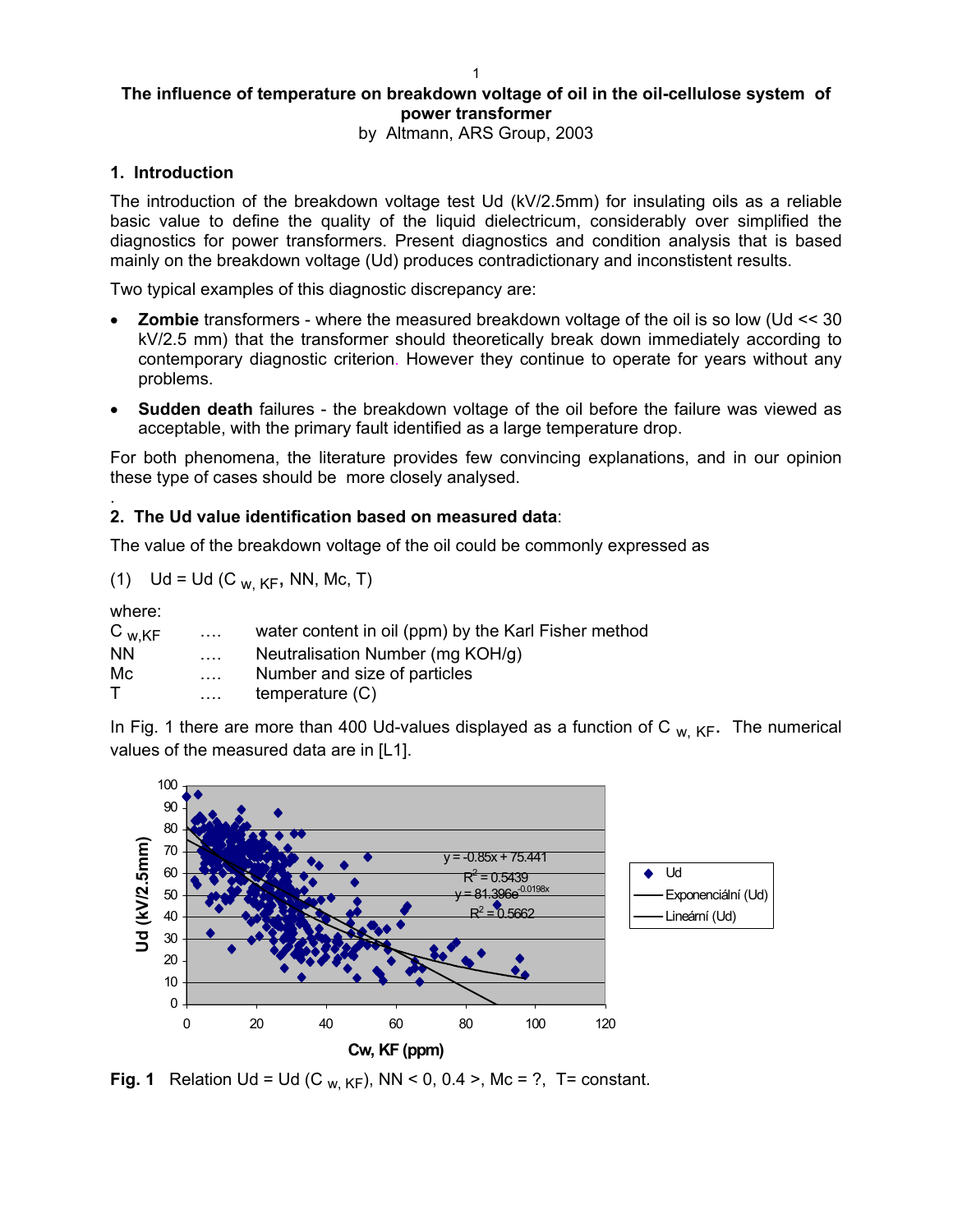The data dispersion is very high and the correlation index  $R^2$  is therefore very low. This problem can be solved by using a specific variable grouping procedure, with approximate constant values and a specific variable. The data field is divided into groups, and in that group the variance is over very narrow interval.

In our case the NN is used as the reliable variable, because unless the oil sample is analysed for particles, the precise size and volume of the particle contamination is unknown and thefore the influence of the variable Mc on the Ud cannot be identified.

Six groups (G) with NN  $\leq$  0.4 (mgKOH/g) were selected for this analysis. They are G(NN=0.01),  $G(0.05)$ ,  $G(0.1)$ ,  $G(0.15)$ ,  $G(0.2)$  and  $G(0.4)$ . The corresponding groups were selected so that within the NN intervals there is sufficient measured data.

In the next step we have to eliminate the influence of the particles. This is a little more complicated, because we first need a basic estimation of the correlation lines. The whole procedure is described in detail in [L6].

The result of "fission" of the original database to the single groups with "constant" NN values after the elimination of the influence of the particles is shown in Fig. 2.



**Fig. 2** Relation Ud = Ud (C  $_{W,KF}$ ) for all groups

The exclusion of the particles in the grouping procedure better defines the result. The correlation index  $R^2$  is now improved for all groups and confirms the proceedure.

Comparing two NN catagories at the same oil in water content of say  $C_{w, KF}$  = 30 ppm, the correlation line of the group G(0.05) indicates a Ud of 35 kV/2.5mm, while the correlation line of group G (0.4) has a Ud of 64 kV/2.5 mm, almost double value. This explains the wide spread opinion that "aged oil endures" a higher breakdown voltage.

The Aquameter was used for all water in oil measurements (uses the Karl Fischer method – KF). But we know from [L3] that:

- The Aquameter measures not only the dissolved water in the oil, but also the acid and particle bound water.
- Bound water is not interactive with the cellulose during load temperature change, only the dissolved water in the oil can migrate between cellulose and oil and consequently affect the Ud value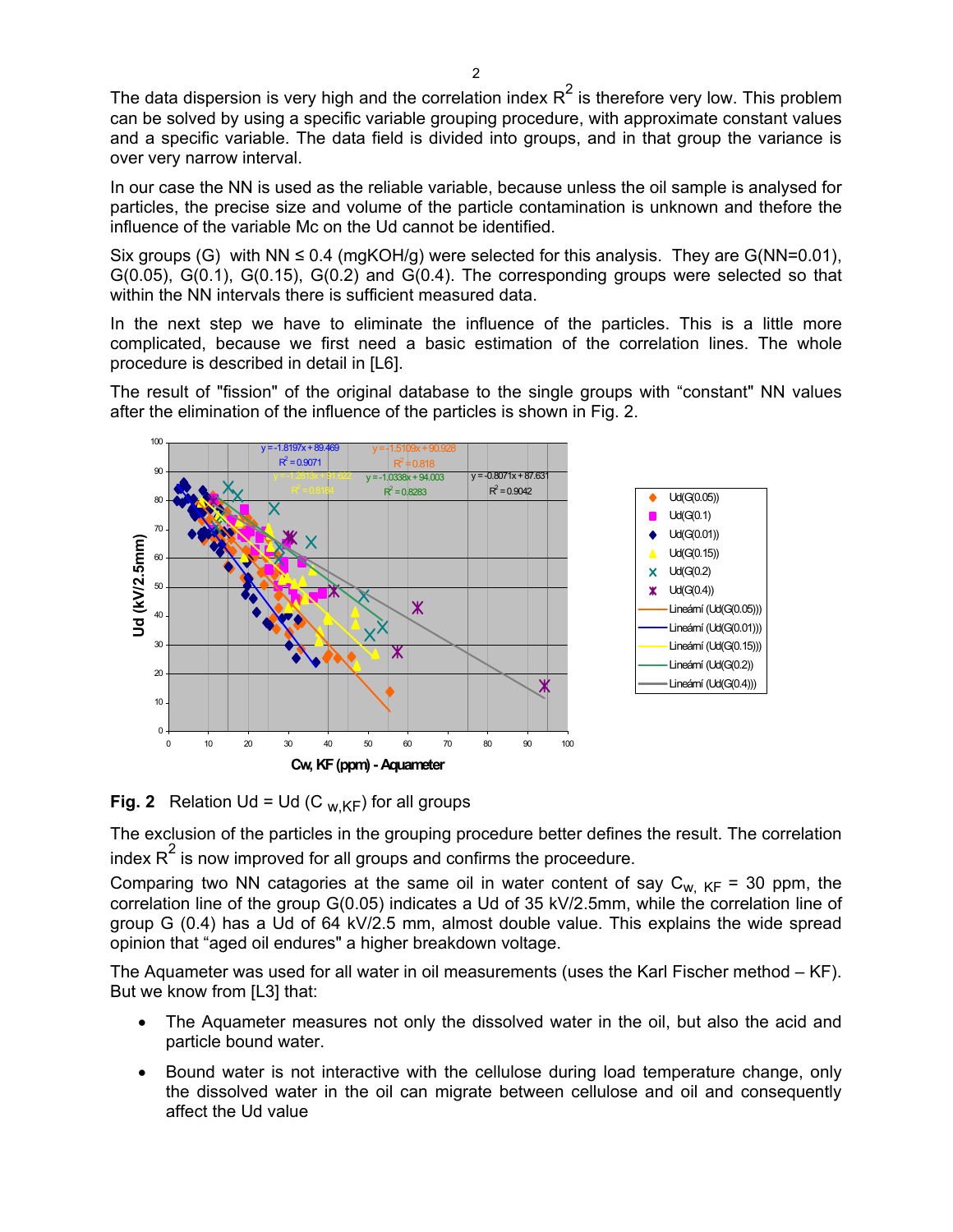During the traditional sampling procedure oil is removed from the transformer oil-cellulose (O-C) system at normal operating temperature. The laboratory Ud tests are then conducted at 20C. This does not reflect the actual di-electric conditions of the oil cellulose system in the transformer when the oil was removed.

For an accurate measurement, the Ud should be measured at the recorded operating temperature. The relative humidity of the oil sample alters considerably with temperature, which directly effects the Ud strength.

## **3. The introduction of relative humidity as a basic variable of the oil-cellulose system**.

Relative humidity oil (RH is defined as:

(2) RH = C w,F / C w,s

Where:

| $C_{W,F}$ | $\sim$ $\sim$ $\sim$ | content of dissolved water in oil (ppm)                                           |
|-----------|----------------------|-----------------------------------------------------------------------------------|
| $C_{W,S}$ | $\sim 100$           | water solubility in the oil, where: $C_{W,S} = C_{W,S}$ (T) is given by Arrhenius |
|           |                      | form see. e.g. $[L2]$                                                             |

It simplifies the analysis, because the two limit points of curve  $Ud = Ud$  (RH) is previously established between RH=0 (peak dielectric) and RH =1:

| For $RH = 0$ |               | Ud maximum of $($ ~ 90 kV/2.5 mm)                                                       |
|--------------|---------------|-----------------------------------------------------------------------------------------|
| For $RH = 1$ | <b>Carlos</b> | $Up \rightarrow 0$ , is getting near the emulsion area with free water starting to form |
|              |               | in the oil.                                                                             |

To correct the KF data we have used the correction equation from [L 3]:

(3) C  $_{W,KF}$  = (1 + 1.22 . NN). C  $_{W,F}$  + 2.5

The result is visible at following chart.



**Fig. 3** The effect of relative humidity on the break-down voltage of insulationg oil.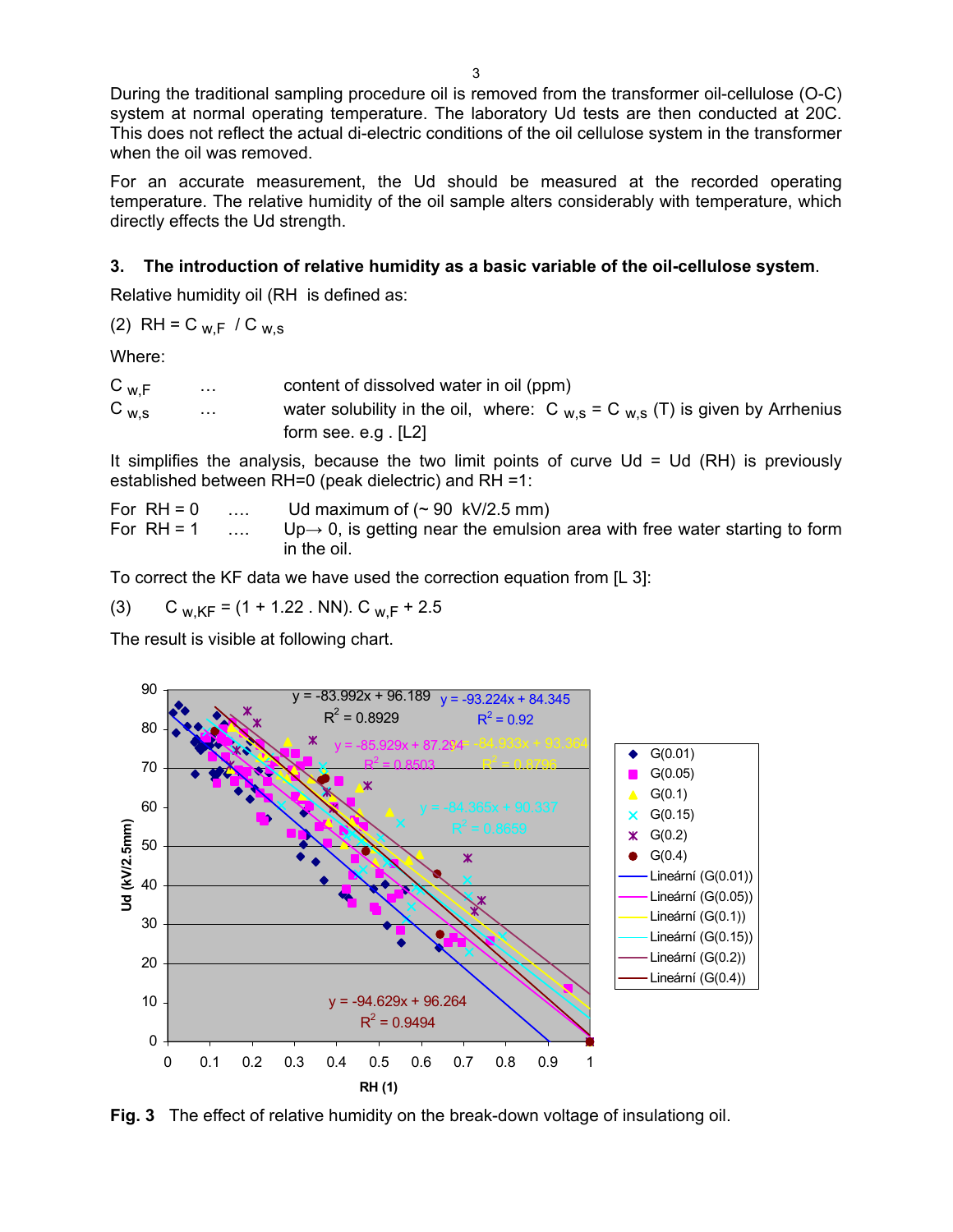All of the measured data is now in a relatively narrow diagonal belt, which begins at a maximum of RH=0 and the end point RH=1. The correlation index  $R^2$  for all groups is relatively good over 0.85 and all correlations are represented by straight lines.

Therefore we can declare as a good first approximation that the breakdown voltage of insulating oil is a linear with relative humidity.

Which can express it as:

(4)  $Ud = Ud,max (1 - RH)$ , RH  $\leq 0.1$ 

The dispersion of the data is relatively small ca.  $+$  - 15% for all groups, and fits well with the partially probabilistic character of the break-down voltage test procedure.

In comparison with the values in the literature, it is a very substantial improvement (See. e.g. relations  $Ud = Ud$  (Cw) from  $[L4]$ ). In addition our linear model corresponds very well to the measured data in [L5] (FIG.7).

We can therefore conclude that the influence of the ageing products on the Ud value is small or insignificant. The positive deviation of the Ud increasing with the NN is because the KF-method always overestimates the water content in aged oil. On the contrary, if the water content is measured using water in oil sensor probe method which measures the relative humidity of the oil, the undesired deviation is eliminated.

#### **4. The influence of oil temperature on the breakdown voltage**

According to our new theory we can now potentially predict the Ud value for any oil temperature and water content variable of the oil.

The water solubility in the oil Cw,s as a function of the temperature T is best described e.g. by Oommen [L2], and for our purposes we can use the approximation:

(5) 
$$
Cw,s = 24.34 \cdot e^{0.0375 \text{ T}}
$$

An adequate expression for our break-down voltage therefore is:

(6)  $Ud = Ud, max (1 - Cw / Cw, s) = Ud, max (1 - 4.109<sup>-2</sup> Cw. e<sup>0.0375 T</sup>)$ 

The relationship of break-down voltage and temperature was examined experimentally. A tiny heating rod and temperature sensor was fitted to the test tube of the BAUR test-apparatus. The oil was continuously stirred in the classical way and the relation  $Ud = Ud(T)$  was measured. The results are shown in the following diagram.



**Fig. 4** Theoretical verification of Ud = Ud (RH) via measured data , T < 20, 70 > (C)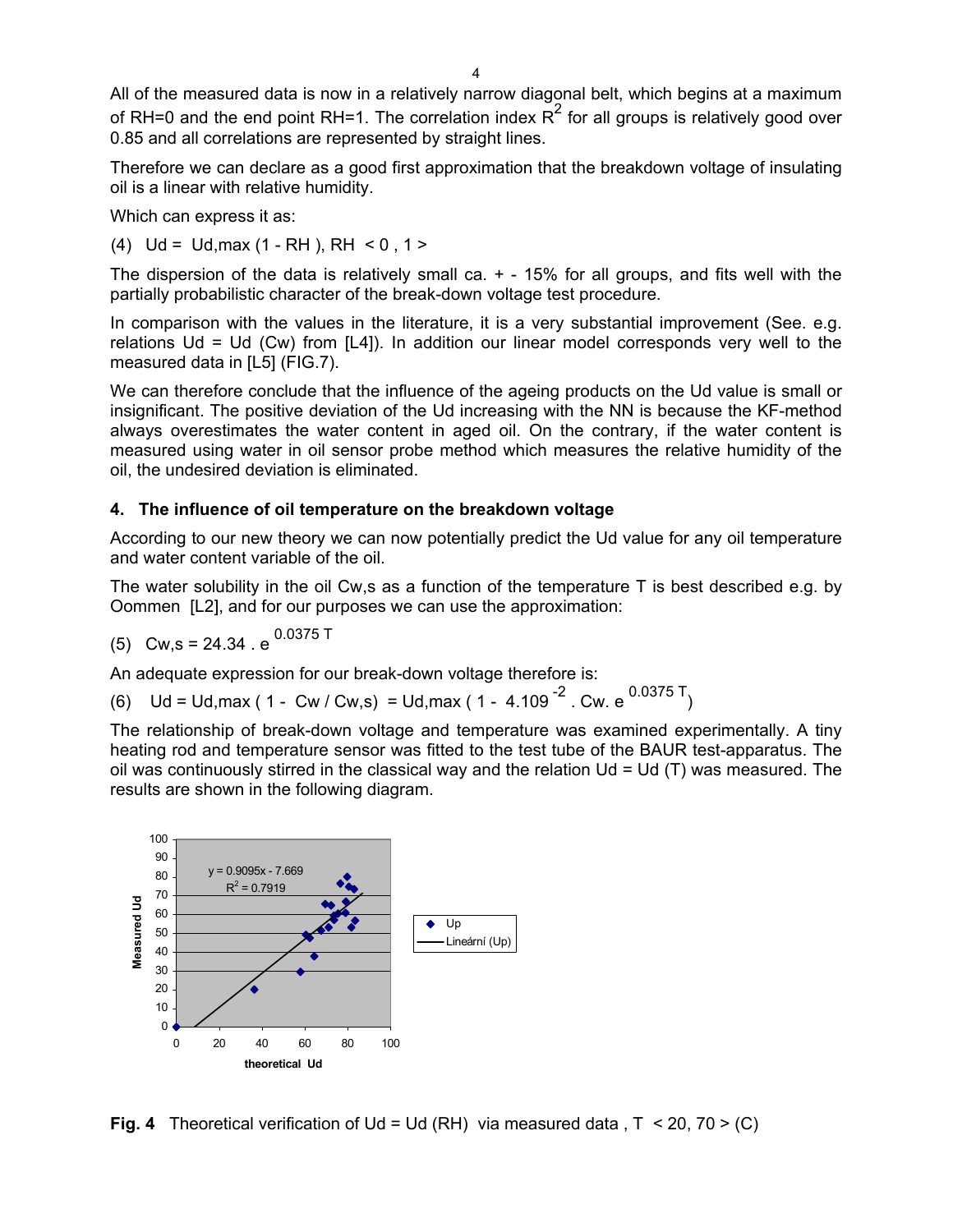Our introduction shows only a basic congruence between the theory and the measured data. Correlation index  $R^2$  is relatively low and we need therefore more experimental data to achieve the better results.

## **5.** The zombie transformers.

Ours present and classical prediction of Ud value is based only on only one variable C<sub>w,KF</sub>

(7) Ud = Ud (C <sub>w KF</sub>),

But our new theory declares that Ud is a function of RH only – or for a better understanding – the function of two direct measurable variables C  $_{W,F}$  (ppm) and T (C).

(8) Ud = Ud (C  $_{\text{W F}}$ , T),

i. e. The oil breakdown voltage is now the product of the diluted water content in oil C<sub>w,F</sub> and **oil temperature T of the oil-cellulose system at that given point in time.**

This theoretical introduction alone can explain, or better eliminate, most of our zombie transformers.

## Practical example:

Let's say we have a transformer with C  $_{w,F}$  = 50ppm at T= 60C, the oil is without particles, and the laboratory gave a Ud = 15 kV/2.5mm **at 20C**. The traditional diagnostic result would therefore be clear – classical zombie and highly likely to fail.

But our new theory shows us a quite different picture. Because the oil-celulose system oil at 60C is therefore ca. 68 kV/2.5 mm. The difference between lab result and the actual intemperature is relatively high  $\sim$  60C, and the relative humidity of the oil relatively low RH = 0.22 (RH = C  $_{\text{w.F}}$  / C  $_{\text{w.s}}$ , where C  $_{\text{w.s}}$  (60C) = 231 ppm). The calculated Ud value (see Fig. 3) of the transformer Ud-value is enormous, in fact more than 400%. Our transformer according to the new theory is in the "green", or safe area.

This is of course is only a very rough estimation, and the transformer is in fact heavily contaminated with water and our diagnostical result is valid only under stationary conditions.

This conclusion gives quite a new point-of-view. However we have forgotten something very important – the water content in the cellulose  $Cp$  (%).

We need therefore a new paradigma for the break-down voltage, but not for the oil alone, but for **oil in the oil-cellulose (O-C) system**, which can be commonly expressed as:

 $(9)$  Ud = Ud  $(T, Mc)$ 

Now the only input variable of the O-C system is the temperature  $T$  (the Mc value which represents amount and size of particles is regarded as a boundary condition value).

The Cp, Cw and RH values are now internal variables of our O-C system and the output is Ud  $$ the break-down voltage of the oil.

The practical impact of the new paradigma of our diagnostic procedures is shown in Fig. 5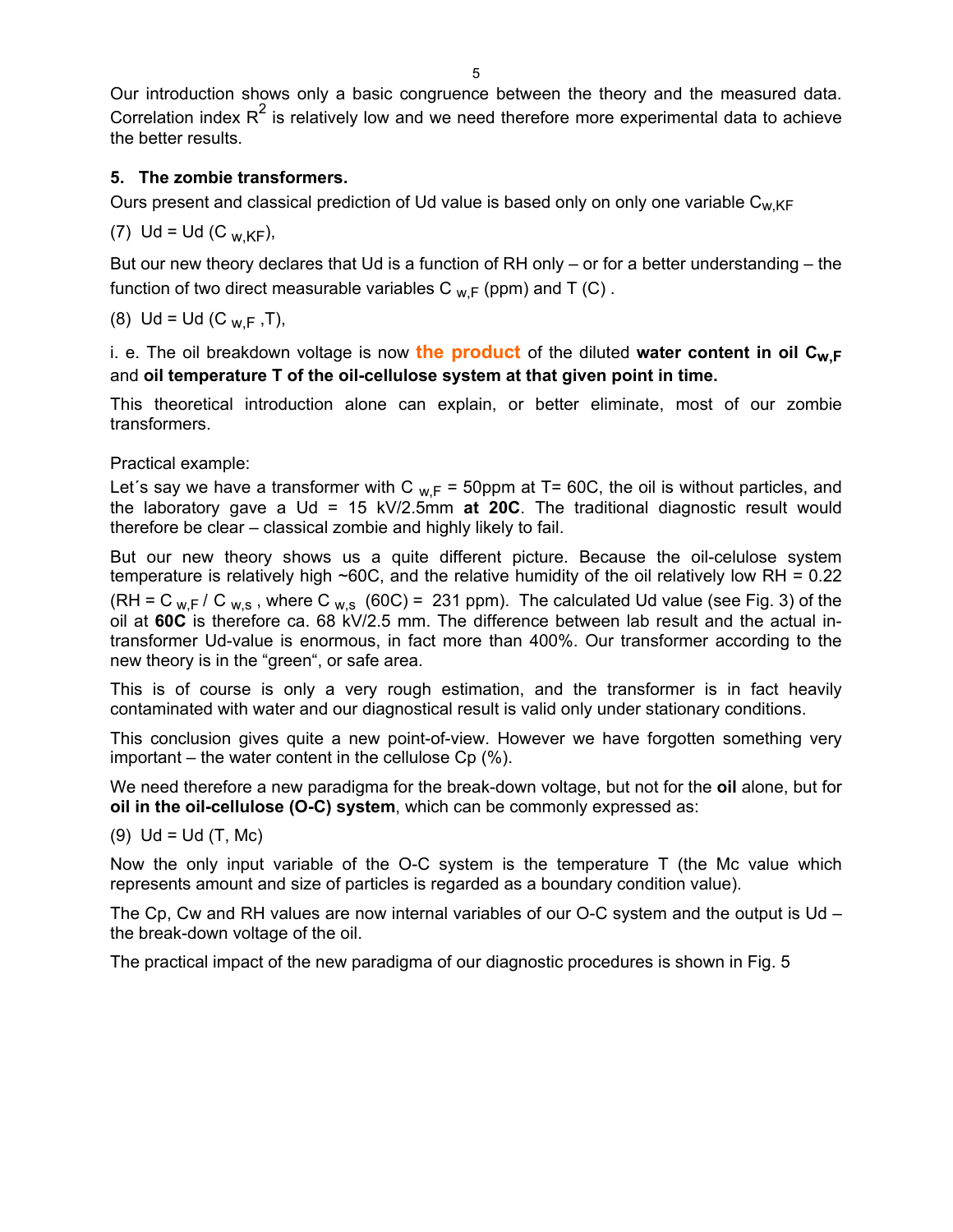

**Fig. 5** The comparison Ud-values predicted by new paradigma and classical diagnostic

The relative values of maximum theoretically available break-down voltage Ud,t are calculated by the equation (4) and the "classical" relative values Ud-L4 are determined by the curve Ud = Ud (Cw) from [L4].

The water content in the oil is in both cases calculated from the Nielsen diagram [L3] approximation for  $Cp = 1$ , 3 and 6% and for given temperature T.

In Fig, 5 it is very visible, that the difference between the Ud predictions grows generally with the temperature. Both methods are predicting the same or similar Ud value only near 20C (the lab temperature).

For Cp=1% the theoretical value Ud,t drops from 97% (0.97) at 20C to only to 94% at T= 90C. On the contrary, the clasical method gives the same Ud value at T=20C but at T=90C the value has dropped to 40% of the maximum Ud.

For Cp=3% the difference becames greater and greater. Our "clasical" method now predicts that we may not operate the transformer above 62C, because the Ud-L4 value has already dropped to under 30% and below the 30kV/2.5mm limit (EEC-Norm).

A transformer with Cp=6% is, by the "classical" diagnosis a typical zombie, because the 30% Ud level is already violated at  $T = 40C$ .

On the contrary if we judge the last transformer (with Cp=6%) by the new paradigma, the condition is far better. The transformer has a generally reduced Ud level but can be loaded to a temperature  $T \sim 90C$  without any restriction.

All these considerations are valid only for stationary or quasistationary equilibrium conditions and, this is very important, and for oil without particles. If there is a sudden and large drop in the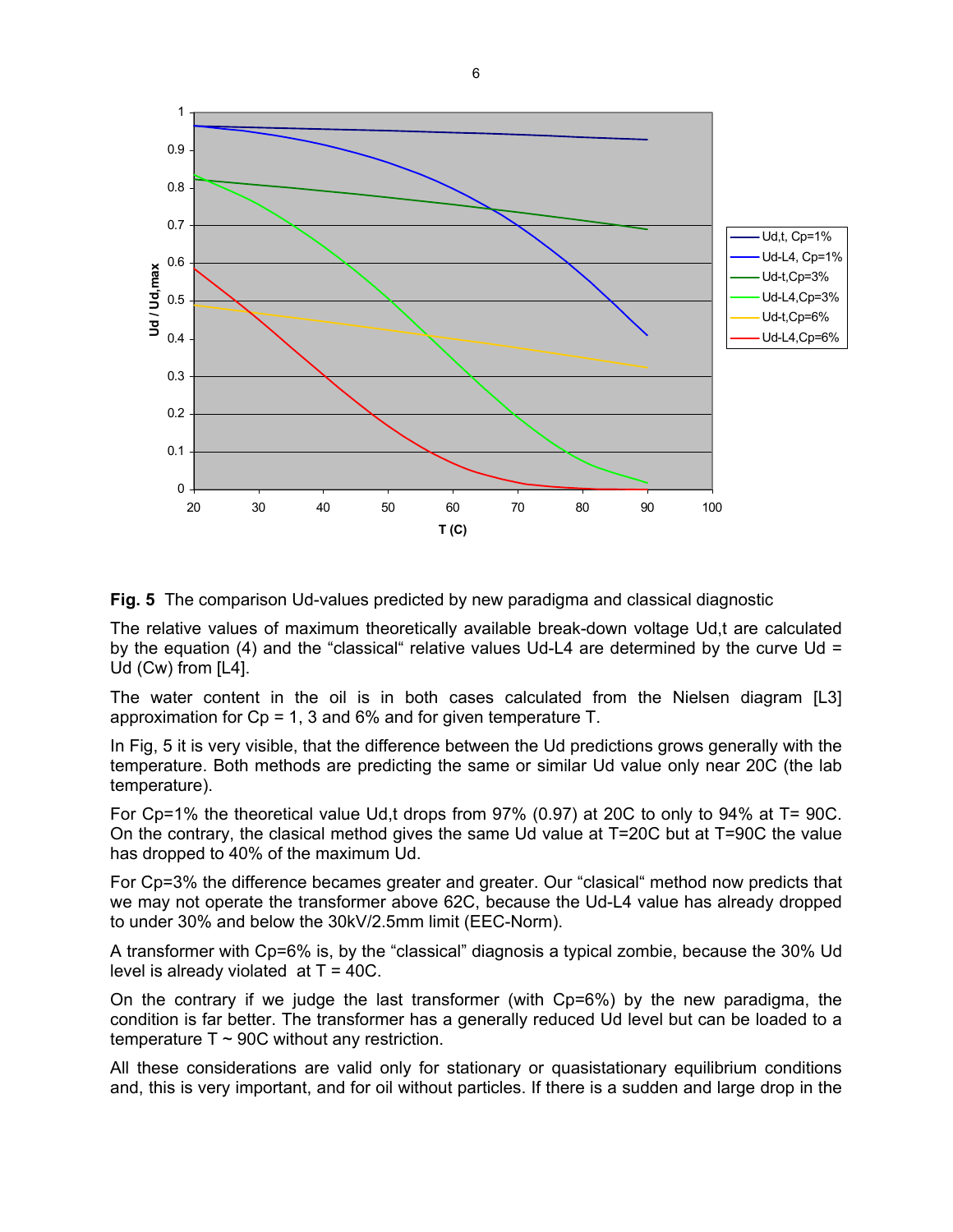transformer temperature in wet transformers (and potentially particle contaminated), there is a completely new and very dangerous situation in the form of a break-down (voltage) hole.

#### **6. The break-down voltage hole**

The very dramatical drop of the break-down voltage can be always induced by the sudden increase of RH value (drop of temperature).

Let´s suppose an average-wet transformer with Cp=2%, where we read Cw = 30ppm at 60C and the transformer is switched off and cools down fast.

The simulation of the corresponding dynamical response of the oil-and-cellulose system is showed in Fig. 6.



Fig. 6 The simulation of the break-down voltage hole.

The initial water content in the oil of Cw = 30ppm, can not be reduced quickly enough by the cellulose during rapid cooling (the diffusion of water back in the hot cellulose is very slow). The relative humidity of the oil grows rapidly from 0.12 to 0.5 and the Ud value drops from the initial calculated value 75 kV/2.5mm to a "bottom" value calculated at 45 kV/2.5mm. If the level of particles increases in the oil, the break-down voltage can dynamically sink into the dangerous area.

As the temperature of the cellulose finally drops, the water difuses slowly back into the cellulose reducing the RH value and increasing the Ud-value. The Ud end point value is then greater than the initial value. The "classical laboratory" diagnostic method is evidently not able to predict the dynamic of the break-down voltage hole phenomenon but, and this is very curious, it unknowingly predicts the its **lowest point** ( at 20C).

If our transformer cools down very rapidly (until the lab temperature of 20C), the effect of the cellulose on the reducion of the water content in the oil (Cw) is very weak as it still retains the latent heat of the windings. The Cw value remains roughly the same, but the temperature T of the oil drops, the RH grows, and the Ud sinks.

This exact process occurs in the oil after the oil sampling procedure although we have almost very little cellulose in the oil (particles) to adsorb the water. The break-down voltage therefore drops from the operational level to the laboratory level and, in contrast to transformer, remains at this level.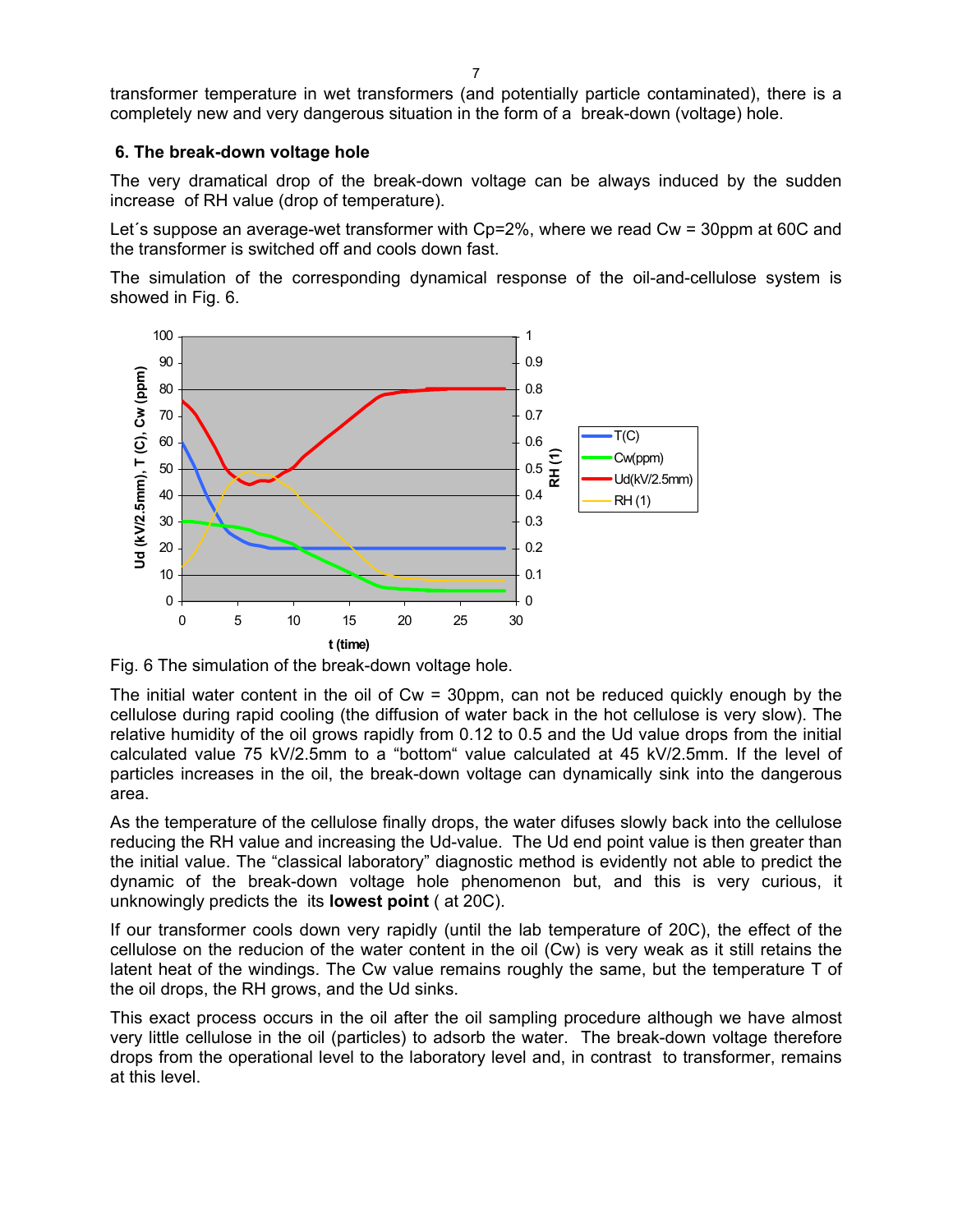#### ¨ **6. Conclusion**.

The analysis and practical work explains some discrepancies in the break-down voltage of the oil between field observations and the dignostic results from laboratories.

Most of the discrepancies can be eliminated by better understanding the real physical structure of the oil-cellulose system and by respecting of the real linkage of its internal variables.

The empirical interpretation of laboratory measured break-down voltage level as a real operational dielectric of any given transformer is obviously not correct with the exception where the sampling temperature of oil is near the laboratory temperature.

But the measured Ud value alone is nevertheless very important – its describe us very well the real impact of the particles on the break-down voltage and give us in addition new and very important statement about the maximal depth of the break-down voltage hole at 20C.

Ön the other hand, the Ud value calculated by the new paradigma give us the highest achievable Ud value by any temperature of given transformer.

The suitable connection of both values gives us therefore the new opportunity to improve our diagnostic procedures.